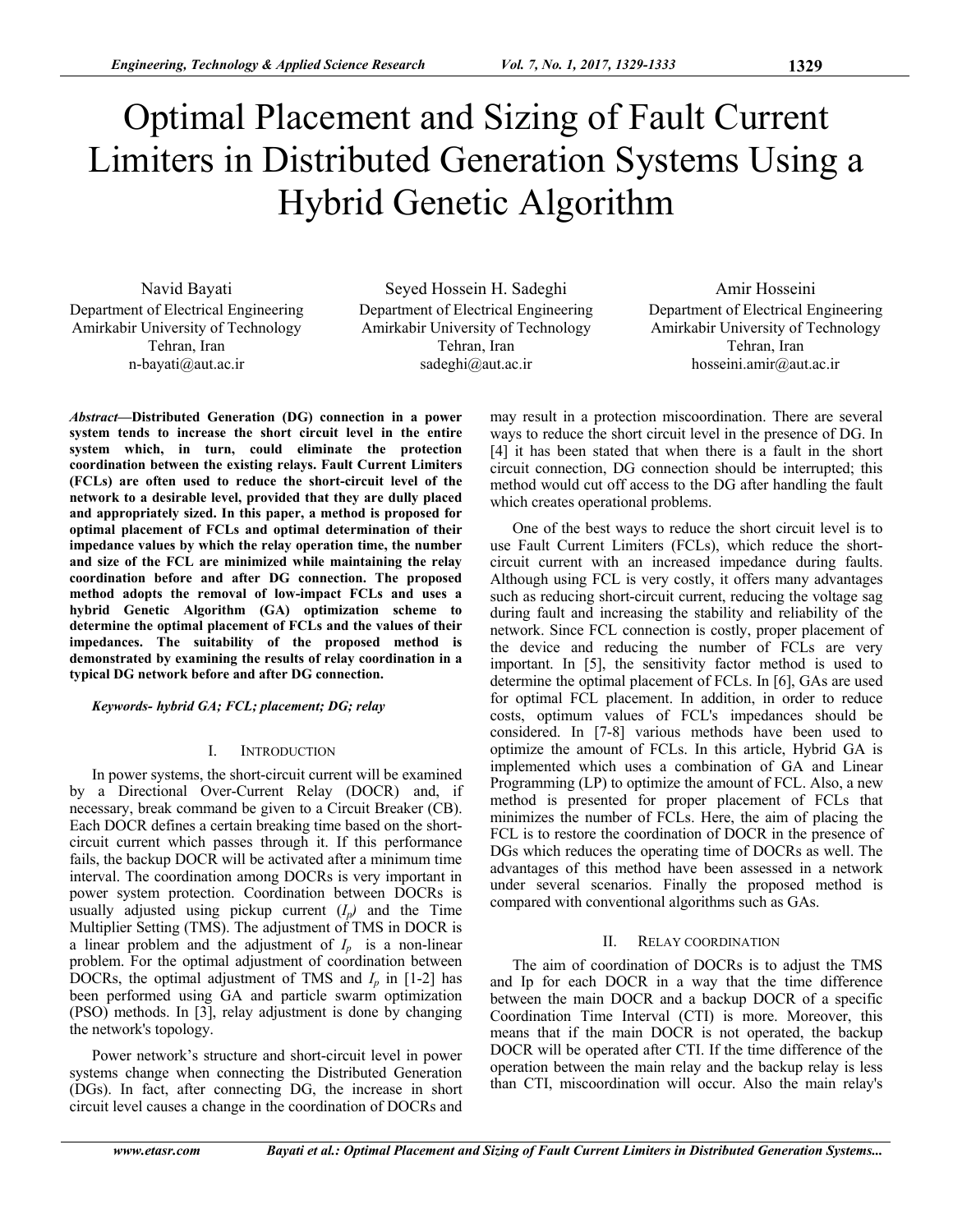$$
OF = \sum_{i=1}^{N} t_i
$$
 (1)

In the above equation,  $N$  is the number of relays and  $t_i$  is the operating time of the main relay. According to IEC standard, this time performance is defined as follows:

$$
t_i = \frac{0.14}{\left(\frac{I_{sc_i}}{I_{p_i}}\right)^{0.02} - 1} TMS_i
$$
 (2)

In the above equation, TMSi and Ipi are the settings of ith relay and *Isci* is the short-circuit current passing through the main relay.

In the optimization of DOCR's coordination, a problem is stated where its constraints are as follows:

$$
t_j - t_i \ge CTI \tag{3}
$$

In the above equation,  $t_j$  is the operating time of the backup relay and  $t_i$  is the main relay operating time. CTI is usually considered as 0.3 second.

$$
TMS_{\min} \leq TMS_i \leq TMS_{\max} \tag{4}
$$

A maximum and a minimum value are defined for TMS and the value of TMS for Each relay should be considered in this range.

$$
I_{P_{\min}} \le I_P \le I_{P_{\max}} \tag{5}
$$

In the above equation, *IPmin* must be more than the maximum load current and *I<sub>Pmax</sub>* should be less than shortcircuit current. Using the constraints mentioned in (2) to (5) and using the fitness function which was defined in (1), we can adjust the DOCRs with the help of optimization algorithms such as GA.

#### III. OPTIMIZING FCL IMPEDANCE

The purpose of this article is to optimize the impedance value of FCL in a way that it restores the coordination of DOCRs, and optimizes their performance time; also due to economic reasons, the impedance value of FCLs should be considered optimally. In this article, a resistive type FCL is used because its cost is lower compared to other types of FCL. The fitness function used in this paper is applied to determine the importance of the optimizing the weighting. The fitness function is composed of two parts, part one is related to the reducing time of the DOCRs' performance and part two is related to optimization of the FCL's resistance.

Fitness function is as follows:

$$
F = \sum_{i=1}^{N} t_i + \omega \sum_{j=1}^{L} R_i
$$
 (6)

In the above equation, 
$$
\sum_{i=1}^{n} t_i
$$
 represents the sum of the operating time of the main relay,  $\sum_{i=1}^{L} R_i$  indicates the total

*N*

1 *j* FCL's resistance used in the network, and  $\omega$  is the weight factor for the resistance. In this article,  $\omega$  is considered as 10.

Also the optimization constraints are as follows:

$$
R_{\min} \le R \le R_{\max}
$$
\n
$$
t_j - t_i \ge CTI
$$
\n(7-a)\n(7-b)

In the above equation, R represents the resistance value of FCL that should be considered between the minimum and maximum values. Also the second constraint represents the difference between the operating time of the backup and the primary relays which should be more than CTI. Because of the constraints, we can consider a penalty factor for the fitness function. By considering the penalty factor, the objective function is defined as follows[5]:

$$
F = \sum_{i=1}^{N} t_i + \omega \sum_{j=1}^{L} R_j + \sum_{i=1}^{N} K_1 + \sum_{j=1}^{L} K_2
$$
 (8)

In the above equation, K1 and K2 are considered as penalty factors. If the constraint which is shown in (7-a) is applied, the amount of K1 will be equal to zero and if the constraint is not applied, the amount of K1 will be equal to 500. The same consideration is applied for 7-b.

# IV. OPTIMAL FCL PLACEMENT

For optimum FCL utilization in power systems, restoration of protective miscoordination of DOCR caused by DG and the reducing the cost of FCL installations, proposed method must first determine and optimize the number and placement of FCLs and then determine the amount of each FCL. For this purpose, at this stage, a method is proposed for the optimal placement of FCL. After the installation of DG in the power systems, the protection coordination of DOCR is eliminated due to changes of short-circuit level. Again, it is necessary to use FCL to restore protection coordination. But the increase in the number of FCLs and installation of additional FCLs is very expensive. For this reason, it is necessary to optimize the number of FCLs. For this purpose, after the optimization of FCLs by optimization algorithms, the value of the FCL resistance is determined. First, it is assumed that all lines are candidates for FCL placement. Then, after optimizing and determining the resistance of the FCLs, the candidate locations having the least effects on eliminating miscoordination would be specified - FCLs at these places have the least resistance- So the places whose resistance is less than a certain amount can be determined and removed from the candidates. Then the optimization can be applied again. The difference is that the optimization of the second low-impact places has been removed from the FCL candidates' site. In this method, the number of FCLs is reduced as much as possible and thus the cost is reduced.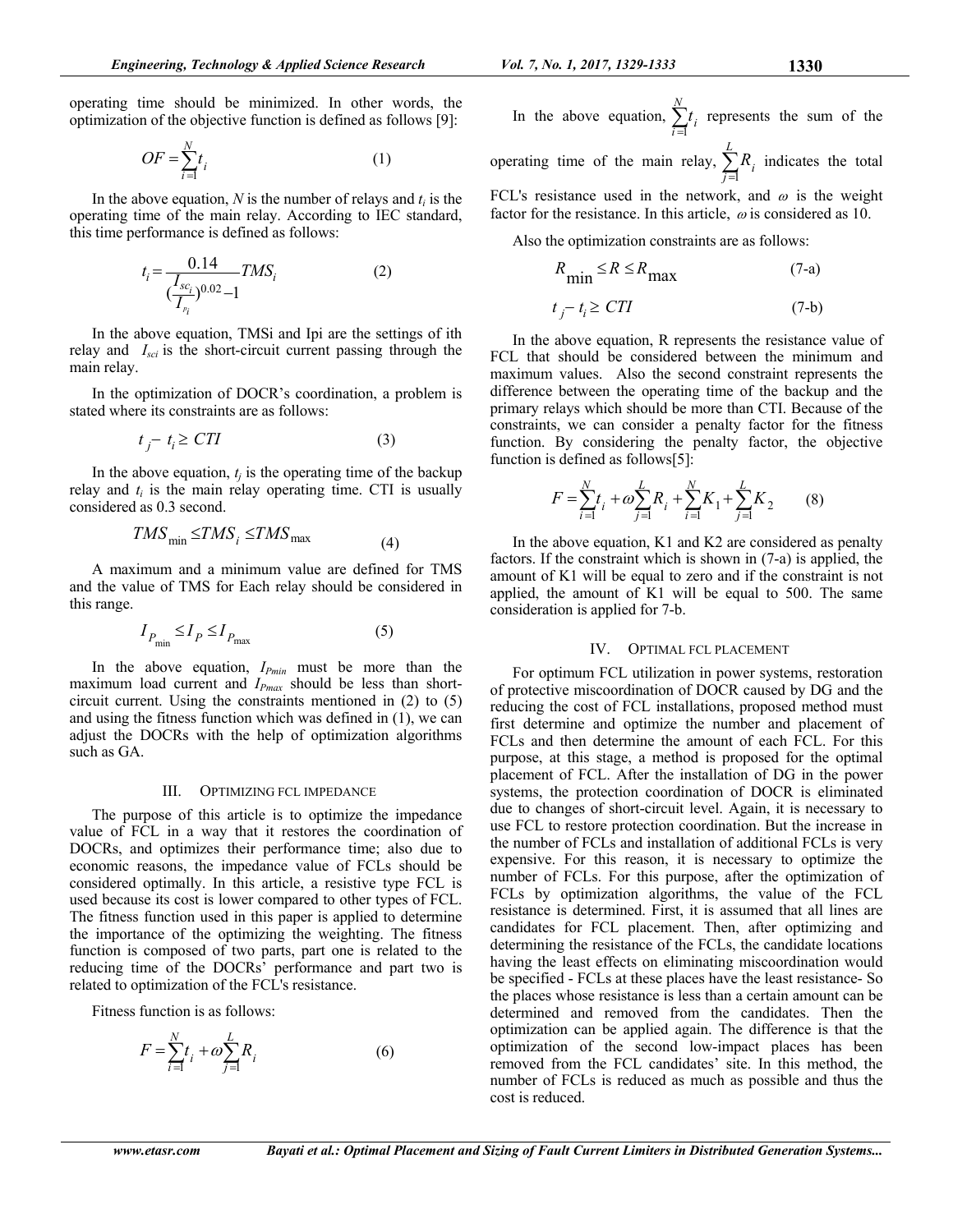# V. HYBRID GA

Optimization problems are defined both in linear and nonlinear parts. The linear problems can be optimized by LP algorithms and the nonlinear problems can be optimized with evolutionary algorithms such as the GA. In hybrid GA which has arisen from the combination of GA and LP, the linear parts of optimization problem are optimized by LP method and the non-linear parts of optimization problem are optimized by GA. [3] The advantages of this method are reducing simulation time and achieving better fitness function. Also, this method improves optimized solutions due to reduction of GA variables. In this paper, hybrid GA is used for optimizing coordination between DOCRs and optimizing the resistance value of FCLs. In the problem of coordination of DOCRs, the linear part determines the TMS and the non-linear parts determine *Ip*. In the optimization problem of FCL's resistance, the linear parts determine the optimization of the FCL's resistance and the non-linear parts determine the optimization of the time performance of the relays. Hybrid GA flowchart is used to optimize FCL's resistance which is shown in Figure 1.



Fig. 1. Hybrid GA for optimize FCL resistance

GA is composed of multiple parts: Initialization, crossover, evaluation and mutation. These are further explained below:

- Initialization: at this stage, the need to optimize the initial population is conducted randomly and this initial population is used to build the next generation by evaluation.
- Evaluation: in GA, the value of each generation or string is determined by the fitness function and it becomes clear at this stage which parts of the population are to be used in the next step. In this paper, the used fitness function has been shown in (8).
- Crossover: This stage is usually probabilistic, the population which has a more desirable fitness function is more likely to be selected to participate in the next generations.
- Mutation: At this stage, a new population is created to participate in the GA which was not present in the previous population. This step makes it possible to increase the search in all cases of the problem.

In the hybrid GA, the LP is described as a sub-problem being applied to the fitness function, in other words, the LP first specifies the linear values and then these values are given to GA and the GA optimizes the values of non-linear problem.

## VI. SIMULATION AND RESULTS

The proposed method is applied on an 8-bus system with 14 DOCRs which is shown in Figure 2 [10]. The DG has a capacity of 50MVA, which is connected to bus 2 in the first scenario and they are connected to the buses 2 and 5 in the second scenario. The optimization method is conducted in a way that it first optimizes the coordination between DOCR regardless of DG. At this stage, (1) is the fitness function of the DOCR coordination. After DOCR's coordination, with the addition of DG to the network, the short-circuit levels of the power network are changed and this change may cause protection miscoordination. Then, in the next stage, by inserting the FCLs to the network and measuring the shortcircuit currents and investigating the protection coordination, optimization is performed using hybrid GA, equation 7 and 8 have considered the fitness function and constraints, respectively.



Fig. 2. 8-bus system

Table I shows the DOCR settings without the presence of DG. To have a better protection coordination the following constraint is used; if the value of the constraint is positive, the protection coordination will be established:

$$
constraint=t_{\text{backward}} - t_{\text{primary}} - CTI \tag{9}
$$

In the first scenario, DG has only been connected to bus (2). As it is shown in Table II, a number of miscoordinations has arisen in DOCRs when DG is connected to bus 2. In other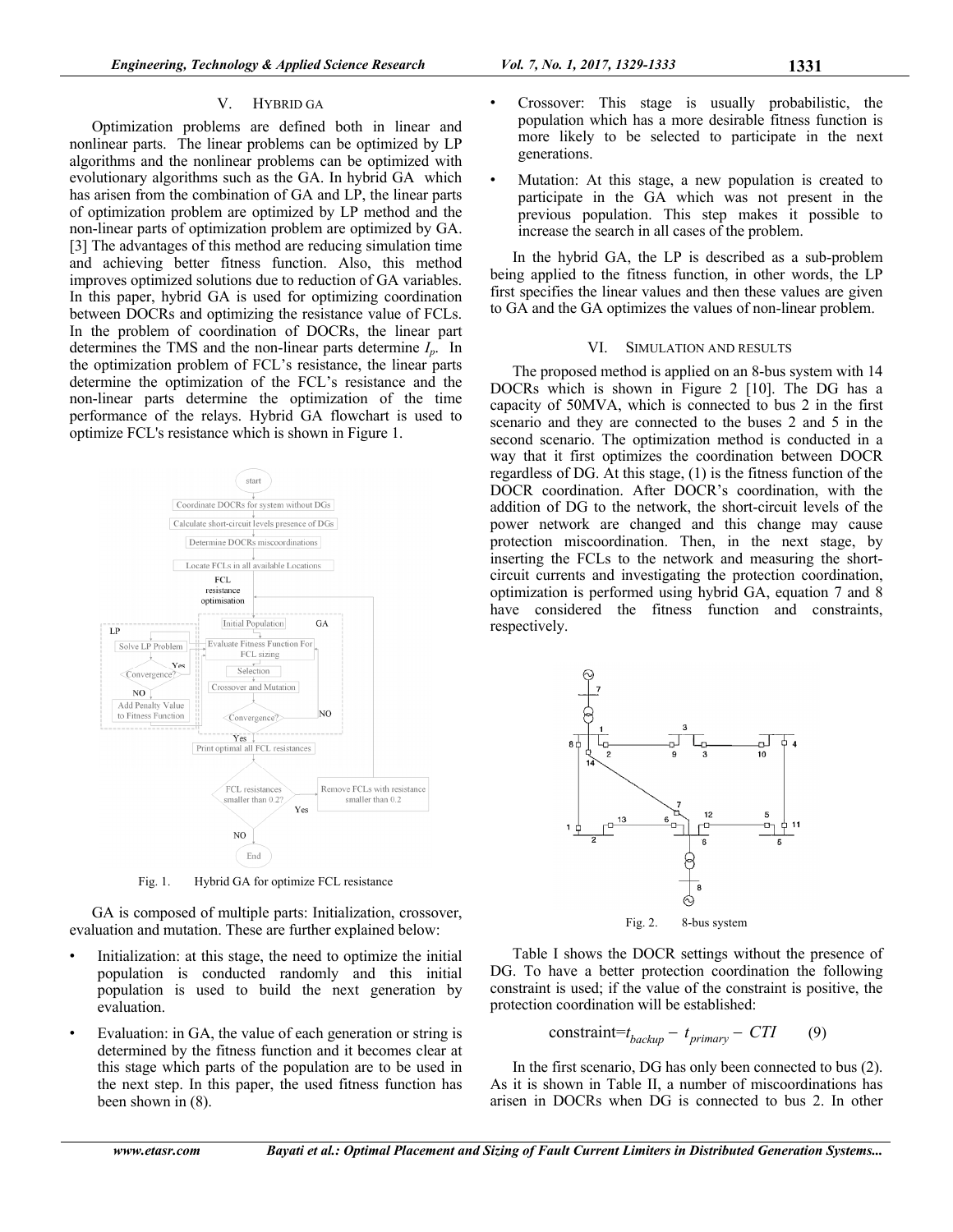words, the difference between the main and the backup relay's operation time is less than the CTI. For this reason, the FCL has been used to restore the protection coordination and its resistance value has been determined using the proposed method. As indicated in Table II, 15 pairs of DOCRs have been miscoordinated after installing the DG. As it has been shown in Table II at the first stage, all lines are candidates for the placement of FCLs. After determining the FCL's resistance by hybrid GA, all FCLs with a resistance less than 0.2pu which is determined considering economic issues, are regarded as low impact FCLs. So these FCLs are removed and optimization is done again. As indicated in Table IV, by removing the specified FCLs, the protection coordination of DOCRs is restored and consequently, the costs of installing FCLs are reduced.

TABLE I. DOCR SETTINGS WITHOUT THE PRESENCE OF DG

| Relay no.      | $I_{\scriptscriptstyle D}$ | <b>TMS</b> |
|----------------|----------------------------|------------|
|                | 596                        | 0.058      |
| $\overline{2}$ | 120                        | 0.573      |
| 3              | 338                        | 0.297      |
| $\overline{4}$ | 123                        | 0.332      |
| 5              | 120                        | 0.228      |
| 6              | 120                        | 0.262      |
| 7              | 80                         | 0.571      |
| 8              | 120                        | 0.488      |
| 9              | 353                        | 0.050      |
| 10             | 120                        | 0.198      |
| 11             | 120                        | 0.330      |
| 12             | 120                        | 0.482      |
| 13             | 120                        | 0.354      |
| 14             | 80                         | 0.501      |

| Primary                 | <b>Backup</b>  | Constraint   | Constraint |
|-------------------------|----------------|--------------|------------|
| Relay no.               | Relay no.      | (without DG) | (with DG)  |
|                         | 6              | 0.00         | 0.086      |
| $\overline{2}$          | 1              | 0.00         | $-0.919$   |
| $\overline{2}$          | 7              | 0.00         | $-0.052$   |
| $\overline{\mathbf{3}}$ | $\overline{2}$ | 0.00         | $-0.017$   |
| $\overline{4}$          | $\overline{3}$ | 0.00         | $-0.058$   |
| 5                       | $\overline{4}$ | 0.00         | $-0.024$   |
| 6                       | 5              | 0.49         | 0.272      |
| 6                       | 14             | 0.37         | 0.291      |
| 7                       | 5              | 0.00         | $-0.164$   |
| $\overline{7}$          | 13             | 0.00         | $-0.362$   |
| 8                       | $\overline{7}$ | 0.12         | 0.035      |
| 8                       | 9              | 0.91         | $-0.407$   |
| 9                       | 10             | 0.00         | $-0.012$   |
| 10                      | 11             | 0.00         | $-0.019$   |
| 11                      | 12             | 0.00         | $-0.017$   |
| 12                      | 13             | 0.11         | $-0.256$   |
| 12                      | 14             | 0.00         | $-0.038$   |
| 13                      | 8              | 0.00         | 0.144      |
| 14                      | 1              | 0.14         | $-0.768$   |
| 14                      | 9              | 0.95         | $-0.343$   |

Also as it is shown in Table IV, all protection coordination of DOCRs are restored after the installing the FCLs. Also optimization is performed using hybrid GA and GA. In hybrid GA, the value of the fitness function is less than that of GA and this reflects the strength of the proposed method. In the second scenario, DGs are connected to buses number 2 and 5. As indicated in Table V, 15 pairs of DOCR s have miscoordinated after installing two DGs. After installing the FCLs on the lines and the optimizing the values of the FCLs, as shown in Table VI, all coordination of DOCRs are restored. The amount and the location of the FCL have been shown in Table VII.

TABLE III. FCL RESISTANCE AND PLACEMENT

| Line<br>no. | <b>Resistance</b><br>(first stage) | <b>Resistance (second stage)</b><br>using hybrid GA) | <b>Resistance (second</b><br>stage using GA) |
|-------------|------------------------------------|------------------------------------------------------|----------------------------------------------|
|             | 0.6699                             | 0.6553                                               | 0.7281                                       |
|             | 0.4066                             | 0.3666                                               | 0.3496                                       |
|             | 0.0465                             | 0.0000                                               | 0.0000                                       |
|             | 0.1924                             | 0.0000                                               | 0.0000                                       |
|             | 0.2539                             | 0.4883                                               | 0.8321                                       |
|             | 0.6994                             | 0.7675                                               | 0.7087                                       |
|             | 0.3164                             | 0.2057                                               | 0.8326                                       |

TABLE IV. RELAY PAIRS CONSTRAINTS WITH FCL

| Primary        | <b>Backup</b>  | Constraint  | Constraint |
|----------------|----------------|-------------|------------|
| Relay no.      | Relay no.      | (hybrid GA) | (GA)       |
|                | 6              | 0.4125      | 0.3778     |
| $\overline{c}$ | 1              | 0.0181      | 0.4470     |
| $\overline{2}$ | $\overline{7}$ | 0.0190      | 0.4649     |
| 3              | $\overline{c}$ | 0.0206      | 0.0346     |
| $\overline{4}$ | $\overline{3}$ | 0.2731      | 0.2644     |
| 5              | 4              | 0.0143      | 0.0120     |
| 6              | 5              | 0.4837      | 0.3814     |
| 6              | 14             | 0.3246      | 0.8334     |
| $\overline{7}$ | 5              | 0.0208      | 0.1050     |
| $\overline{7}$ | 13             | 0.0679      | 0.0004     |
| 8              | 7              | 0.0630      | 0.6060     |
| 8              | 9              | 0.9746      | 0.3135     |
| 9              | 10             | 0.0088      | 0.0638     |
| 10             | 11             | 0.1250      | 0.2287     |
| 11             | 12             | 0.1804      | 0.2889     |
| 12             | 13             | 0.2028      | 0.0686     |
| 12             | 14             | 0.0249      | 0.4151     |
| 13             | 8              | 0.6341      | 0.7164     |
| 14             | 1              | 0.1728      | 0.6842     |
| 14             | 9              | 0.9973      | 0.4096     |
|                | <b>Fitness</b> | 40.4        | 52.1       |
|                | function       |             |            |

# VII. CONCLUSION

This paper proposes an efficient method to determine the optimal resistance values and optimal placement of Fault Current Limiters (FCLs) in a Distributed Generation (DG) network to ensure protection coordination of Directional Over-Current Relays (DOCRs) both before and after DG connection. The proposed method adopts the removal of lowimpact FCLs and uses a hybrid Genetic Algorithm (GA) optimization scheme to determine the optimal placement of FCLs and the values of their resistances. The implementation of the proposed method on a typical DG network has shown that that the existence of FCLs reduces the operating times of DOCRs while restoring their protection coordination in the presence of DG. It has also been shown that the proposed method minimizes the required number of FCLs, thus reducing the installation costs.